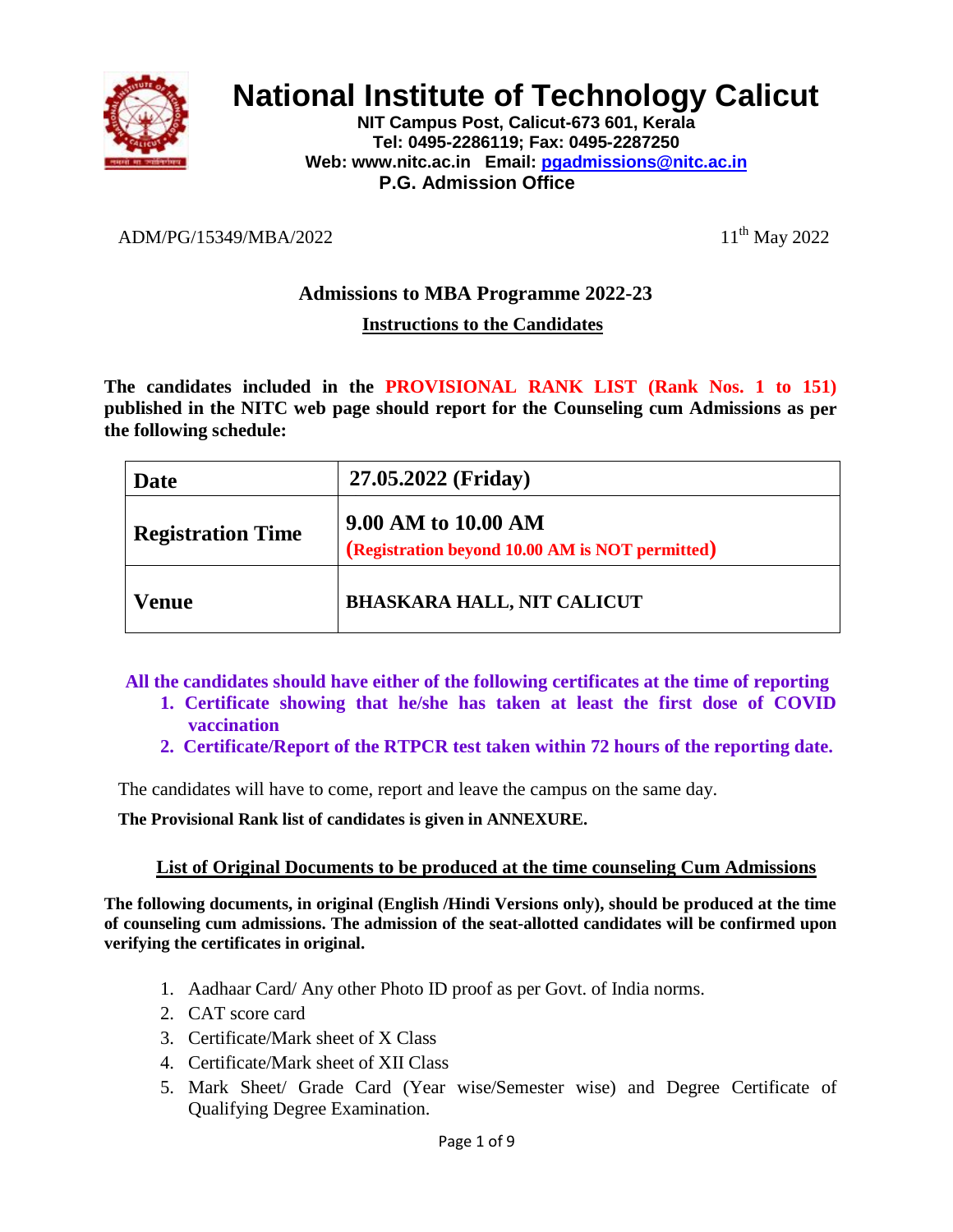- 6. Candidates who are appearing for their final examination and are awaiting results should produce all original mark lists up to and including pre-final semester/ year. Such candidates will be considered for provisional admission provided they will be able to submit the final degree certificate / provisional degree certificate by 30th September 2022. At the time of admissions, they have to produce the course completion certificate from the Head of the Institution stating that he/ she has appeared/appearing for the final semester / year examination of the qualifying degree and the probable date of course completion. **Provisional admission won't be granted, if the candidate fails to produce the course completion certificate**.
- 7. Conduct/ Character certificate from the Head of the Institution/ Organization last attended/ working, issued within last six months (i.e., the certificate must be issued after 1st December 2021).
- 8. Community Certificate, in the case of SC/ST candidate, from a competent authority (not below the rank of Tahsildar).
- 9. Community Certificate, in the case of OBC candidate, from a competent authority (not below the rank of Tahsildar) indicating the status regarding Creamy Layer based on financial year ending March 31, 2022 **(the certificate should have been issued on or after 1st April, 2022)**.
- 10. For candidates belonging to Economically Weaker Sections (EWS), the EWS certificate has to be issued by a competent authority (not below the rank of Tahsildar) indicating the financial status for the financial year ending March 31, 2022 **(the certificate should have been issued on or after 1st April 2022)**. The financial year shown in the EWS certificate should be 2021-22 and the year of validity should be 2022-23. **Candidates, who fail to produce the relevant category certificate (OBC-NCL or EWS certificate, as the case may be) as mentioned above, at the time of admissions, will lose their claim for reservation. Such candidates will be subsequently considered for admissions under the GENERAL category**.
- 11. Certificate from the Medical Board of Govt. Medical Colleges/Dist. Head Quarters Hospitals, in the case of Persons with Disabilities (PwD), if applicable
- 12. Transfer/Migration/Leaving Certificate from the institution last attended.
- 13. One passport size photograph of the candidate.
- 14. Self-attested copies of the above documents (Sl. Nos. 1 to 12, whichever applicable)

#### **Institute Fee:**

**After counseling process, if a seat is allotted to the candidate, he/she has to pay the institute fee of Rs.87,005/- (For GENERAL/GENERAL-EWS/OBC-NCL Candidates) or Rs.52,005/- (for SC and ST candidates).** 

Payment has to be made through **State Bank Collect** (online) using **Net Banking / Credit Card/ SBI Challan (by cash) after the seat allotment process. Necessary arrangements for the above payment process will be made in Bhaskara Hall.** 

**Please note that if you are using any other mode for fee payment (Debit Card, Paytm etc.) other than those specified above, the fee will not be credited to our account.**

> **Chairperson - PG Admissions NIT Calicut**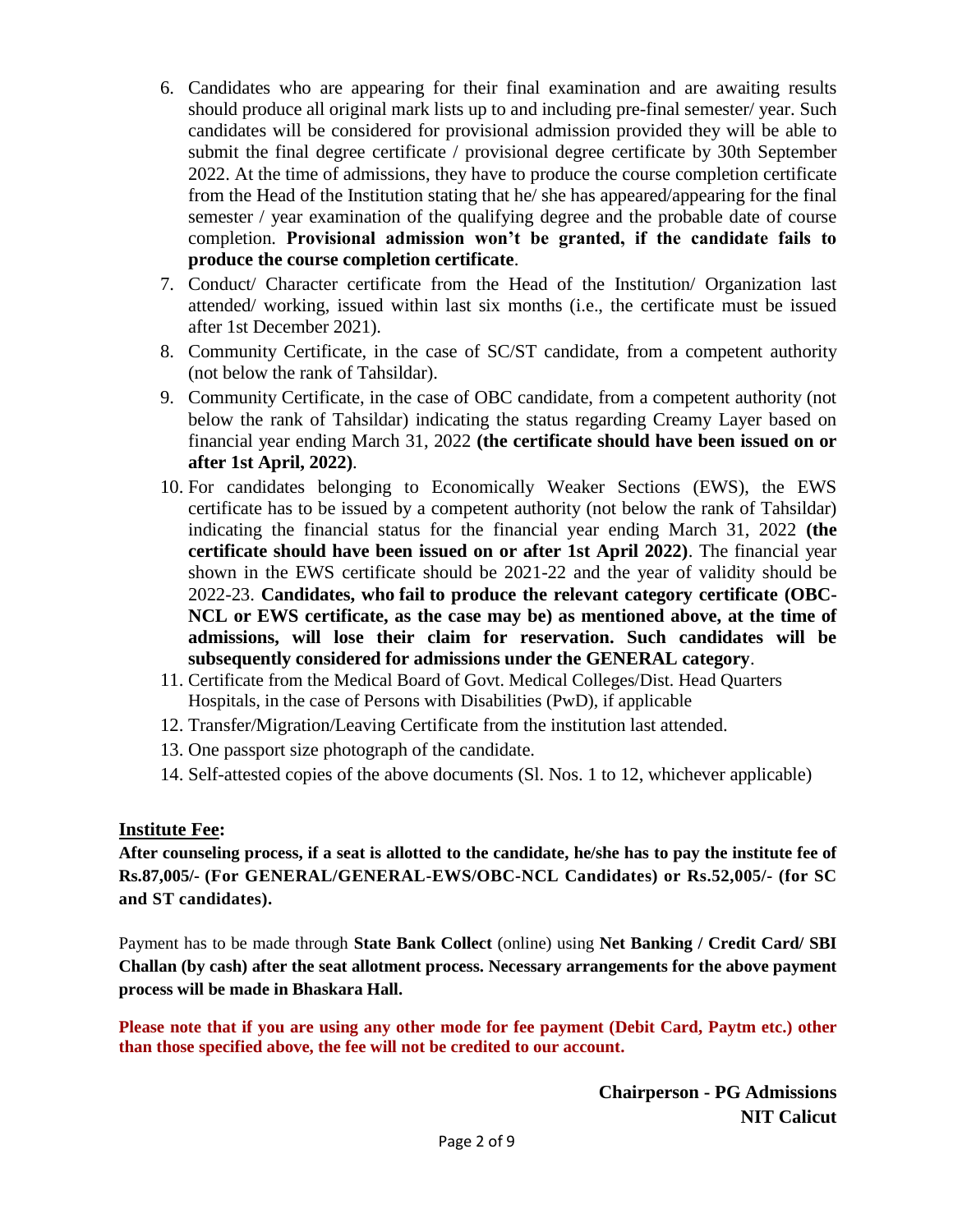## **Annexure**

## **Admission to MBA Programme 2022-23**

# **PROVISIONAL RANK LIST**

| <b>Rank</b>    | <b>Application No.</b> | <b>Name</b>                      | <b>Gender</b> | Category       |
|----------------|------------------------|----------------------------------|---------------|----------------|
| $\mathbf{1}$   | 2022MBA0897            | <b>KRISHNAPRIYA P B</b>          | Female        | <b>OBC-NCL</b> |
| 2              | 2022MBA0884            | <b>JAYADEV J</b>                 | Male          | <b>GENERAL</b> |
| $\overline{3}$ | 2022MBA1144            | <b>KEVIN THOMAS JOSEPH</b>       | Male          | <b>GENERAL</b> |
| $\overline{4}$ | 2022MBA1279            | <b>BHARAT GOVINDANKUTTY</b>      | Male          | <b>GENERAL</b> |
| 5              | 2022MBA0833            | ANSHUMAN JAYAPRAKASH             | Male          | <b>GENERAL</b> |
| 6              | 2022MBA1062            | <b>ABHISHEK CHAUHAN</b>          | Male          | <b>GENERAL</b> |
| $\overline{7}$ | 2022MBA1264            | <b>SHREYA KRISHNA</b>            | Female        | <b>GENERAL</b> |
| 8              | 2022MBA1147            | <b>ABIRAMI PRIJITH</b>           | Female        | <b>GENERAL</b> |
| 9              | 2022MBA1447            | <b>NISTHARSHADR</b>              | Male          | <b>OBC-NCL</b> |
| 10             | 2022MBA1114            | <b>RIYA MERIN BENNET</b>         | Female        | <b>GENERAL</b> |
| 11             | 2022MBA1088            | <b>SAHIL</b>                     | Male          | <b>GENERAL</b> |
| 12             | 2022MBA1219            | <b>J A JAYASOORYA</b>            | Male          | <b>GENERAL</b> |
| 13             | 2022MBA1104            | <b>LAKSHMI SURESH</b>            | Female        | <b>GENERAL</b> |
| 14             | 2022MBA1034            | <b>SNEHA VARDHAN</b>             | Female        | <b>GENERAL</b> |
| 15             | 2022MBA1233            | ARUNDHATI NIRMAL                 | Female        | <b>GENERAL</b> |
| 16             | 2022MBA1299            | <b>KRISHNA RAJEEV</b>            | Female        | <b>GENERAL</b> |
| 17             | 2022MBA1180            | <b>ADITYA MISHRA</b>             | Male          | <b>GENERAL</b> |
| 18             | 2022MBA1181            | BOTCHA VINUTNA PHANI SAI SRAVANI | Female        | <b>GENERAL</b> |
| 19             | 2022MBA1050            | <b>DAN ASHOK</b>                 | Male          | <b>GENERAL</b> |
| 20             | 2022MBA1425            | <b>NIMISH SAHAY</b>              | Male          | <b>GENERAL</b> |
| 21             | 2022MBA0932            | <b>SANDRA ALINA JOSE</b>         | Female        | <b>GENERAL</b> |
| 22             | 2022MBA0817            | <b>VASUDHA SUNDER</b>            | Female        | <b>GENERAL</b> |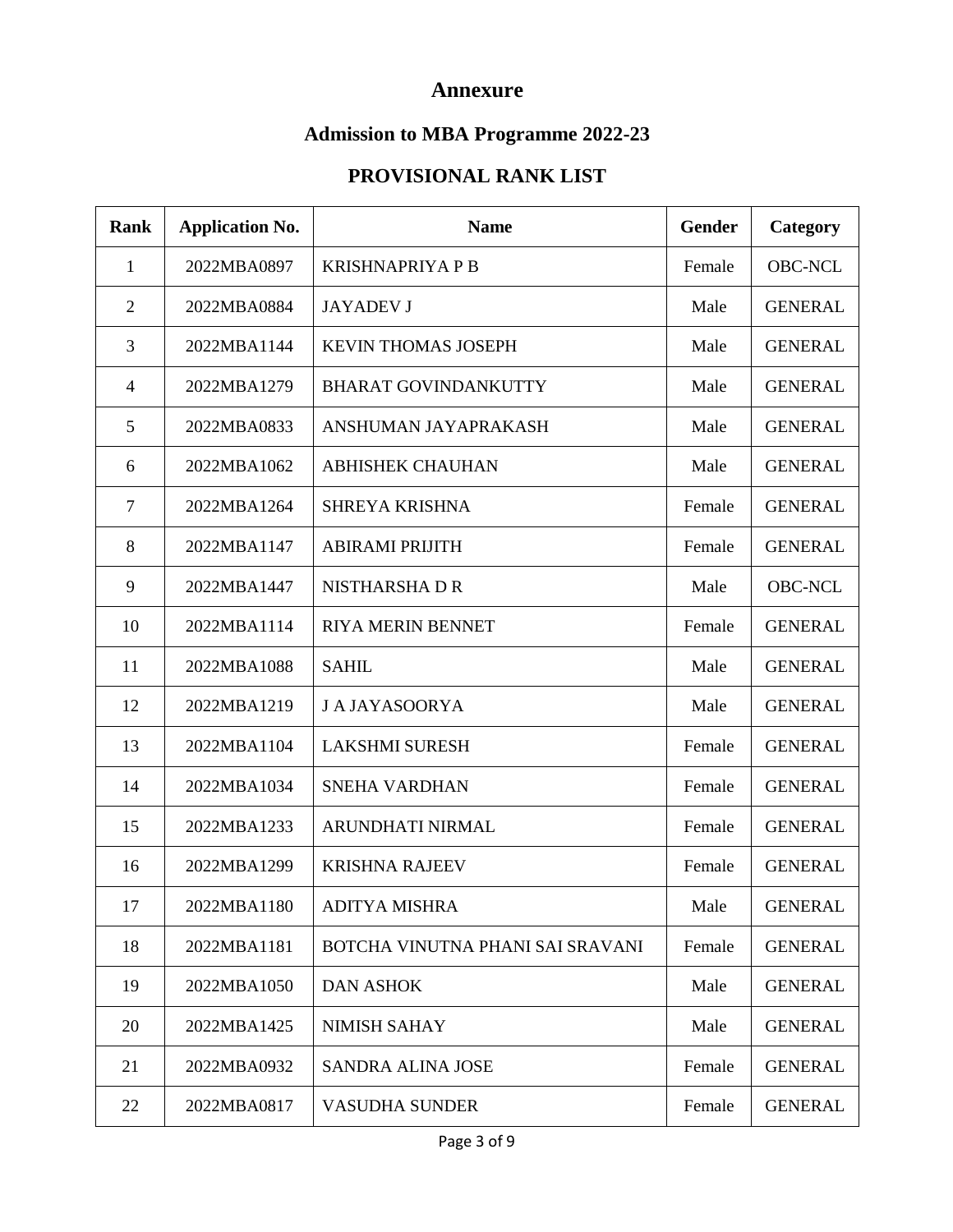| <b>Rank</b> | <b>Application No.</b> | <b>Name</b>                    | Gender | Category       |
|-------------|------------------------|--------------------------------|--------|----------------|
| 23          | 2022MBA1224            | <b>NEETHUR MENON</b>           | Female | <b>GENERAL</b> |
| 24          | 2022MBA1175            | <b>SASWATI ROY</b>             | Female | <b>GENERAL</b> |
| 25          | 2022MBA1095            | <b>ABHISHEK RAUSHAN</b>        | Male   | <b>GENERAL</b> |
| 26          | 2022MBA0864            | <b>AMIT A BHALERAO</b>         | Male   | <b>GENERAL</b> |
| 27          | 2022MBA0780            | <b>MARIYAUS</b>                | Female | <b>GENERAL</b> |
| 28          | 2022MBA0960            | NANNEPAGA VIJAYA PRIYANJALI    | Female | <b>GENERAL</b> |
| 29          | 2022MBA1164            | <b>ABHIRAM SREEJITH</b>        | Male   | <b>GENERAL</b> |
| 30          | 2022MBA1112            | <b>NIKHIL M S</b>              | Male   | <b>GENERAL</b> |
| 31          | 2022MBA1302            | <b>NIKHIL KUMAR</b>            | Male   | <b>GENERAL</b> |
| 32          | 2022MBA0893            | NEELAM SHRAVANI                | Male   | <b>OBC-NCL</b> |
| 33          | 2022MBA0969            | PARTHIV S KUMAR                | Male   | <b>GENERAL</b> |
| 34          | 2022MBA1377            | <b>SHRI RAM GS</b>             | Male   | <b>OBC-NCL</b> |
| 35          | 2022MBA1194            | <b>BARATHI KUMAR SIVAKUMAR</b> | Male   | <b>GENERAL</b> |
| 36          | 2022MBA0756            | PALLAVI KUMARI                 | Female | <b>OBC-NCL</b> |
| 37          | 2022MBA0918            | <b>ABIN JOHN</b>               | Male   | <b>GENERAL</b> |
| 38          | 2022MBA0763            | <b>AFEES MOIDU SALIM</b>       | Male   | <b>OBC-NCL</b> |
| 39          | 2022MBA1327            | <b>S SHRIKHANTH</b>            | Male   | <b>GENERAL</b> |
| 40          | 2022MBA0775            | <b>NIRANJAN N</b>              | Male   | <b>OBC-NCL</b> |
| 41          | 2022MBA1107            | ANUPA MARIYAM JOHN             | Female | <b>GENERAL</b> |
| 42          | 2022MBA0852            | <b>ANNTRESA MATHEW</b>         | Female | <b>GENERAL</b> |
| 43          | 2022MBA0942            | <b>SREEHARI R</b>              | Male   | <b>GENERAL</b> |
| 44          | 2022MBA1424            | <b>MHARINI</b>                 | Female | <b>OBC-NCL</b> |
| 45          | 2022MBA1163            | <b>ALBIN GEORGE</b>            | Male   | <b>GENERAL</b> |
| 46          | 2022MBA1451            | P SURYA PRAKASH                | Male   | <b>OBC-NCL</b> |
| 47          | 2022MBA0827            | NAIR AKUL ANILKUMAR            | Male   | <b>GENERAL</b> |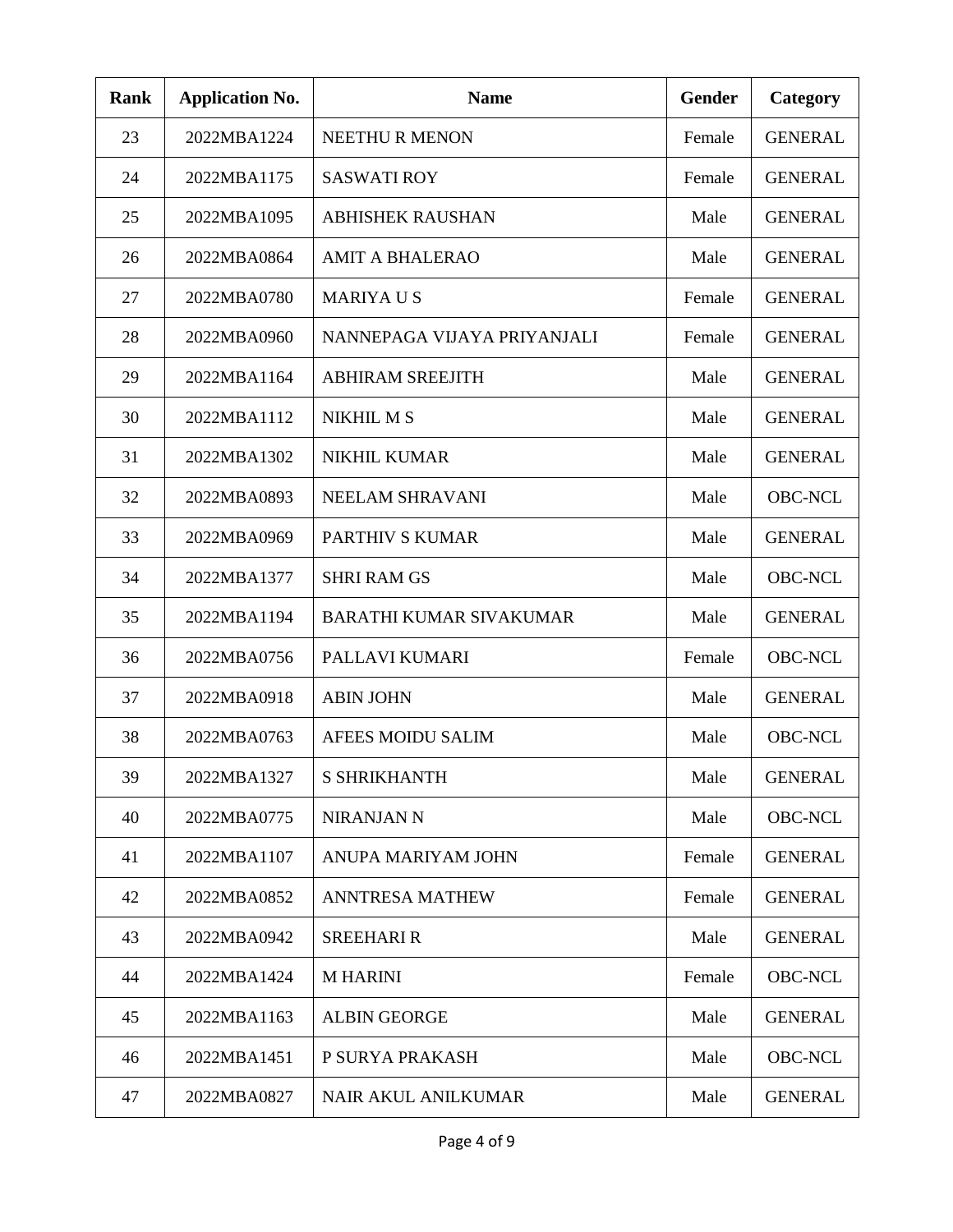| <b>Rank</b> | <b>Application No.</b> | <b>Name</b>                  | <b>Gender</b> | Category       |
|-------------|------------------------|------------------------------|---------------|----------------|
| 48          | 2022MBA1230            | <b>SIDHARTH J</b>            | Male          | <b>GENERAL</b> |
| 49          | 2022MBA0979            | <b>ROSHAN RAVI</b>           | Male          | <b>GENERAL</b> |
| 50          | 2022MBA1017            | <b>SHUBHAM KARAD</b>         | Male          | <b>GENERAL</b> |
| 51          | 2022MBA1165            | <b>SAIF ALI KHAN</b>         | Male          | <b>GENERAL</b> |
| 52          | 2022MBA1149            | <b>RITHUL SHAJI</b>          | Male          | <b>GENERAL</b> |
| 53          | 2022MBA1440            | <b>ASWATHIP</b>              | Female        | <b>OBC-NCL</b> |
| 54          | 2022MBA1083            | MUHAMMED SADDIQ              | Male          | <b>OBC-NCL</b> |
| 55          | 2022MBA1026            | <b>DIKSHA PANWAR</b>         | Female        | <b>GENERAL</b> |
| 56          | 2022MBA0837            | <b>SWATHY SATHISH K</b>      | Female        | <b>OBC-NCL</b> |
| 57          | 2022MBA1084            | <b>RAMEEZ A S</b>            | Male          | <b>OBC-NCL</b> |
| 58          | 2022MBA1145            | PRIYAMVADA B M               | Female        | <b>OBC-NCL</b> |
| 59          | 2022MBA1182            | <b>MALLADI SITA SOUJANYA</b> | Female        | <b>GENERAL</b> |
| 60          | 2022MBA0849            | <b>KARTHIKA S JAYAN</b>      | Female        | <b>GENERAL</b> |
| 61          | 2022MBA1254            | <b>VAISHNAV BABU K</b>       | Male          | <b>OBC-NCL</b> |
| 62          | 2022MBA0759            | <b>ABINAYA RAJENDRAN</b>     | Female        | <b>OBC-NCL</b> |
| 63          | 2022MBA1315            | <b>ADILSHA S RAHMAN</b>      | Male          | <b>OBC-NCL</b> |
| 64          | 2022MBA0824            | <b>FAYROZE H K</b>           | Male          | <b>OBC-NCL</b> |
| 65          | 2022MBA1345            | <b>ROHITH K S</b>            | Male          | <b>OBC-NCL</b> |
| 66          | 2022MBA0955            | <b>HARITHAS B</b>            | Male          | <b>OBC-NCL</b> |
| 67          | 2022MBA1064            | LAKSHMIPRIYA P K             | Female        | <b>OBC-NCL</b> |
| 68          | 2022MBA1160            | <b>LAKSHAY KUMAR</b>         | Male          | <b>OBC-NCL</b> |
| 69          | 2022MBA1129            | NIGHAT JAMEELA SHAHEED       | Female        | <b>OBC-NCL</b> |
| 70          | 2022MBA1067            | RUDRA PRAKASH ROUT           | Male          | <b>GENERAL</b> |
| 71          | 2022MBA1123            | PRANAV MURALI                | Male          | <b>GENERAL</b> |
| 72          | 2022MBA0846            | <b>NABHAN WARIS</b>          | Male          | <b>OBC-NCL</b> |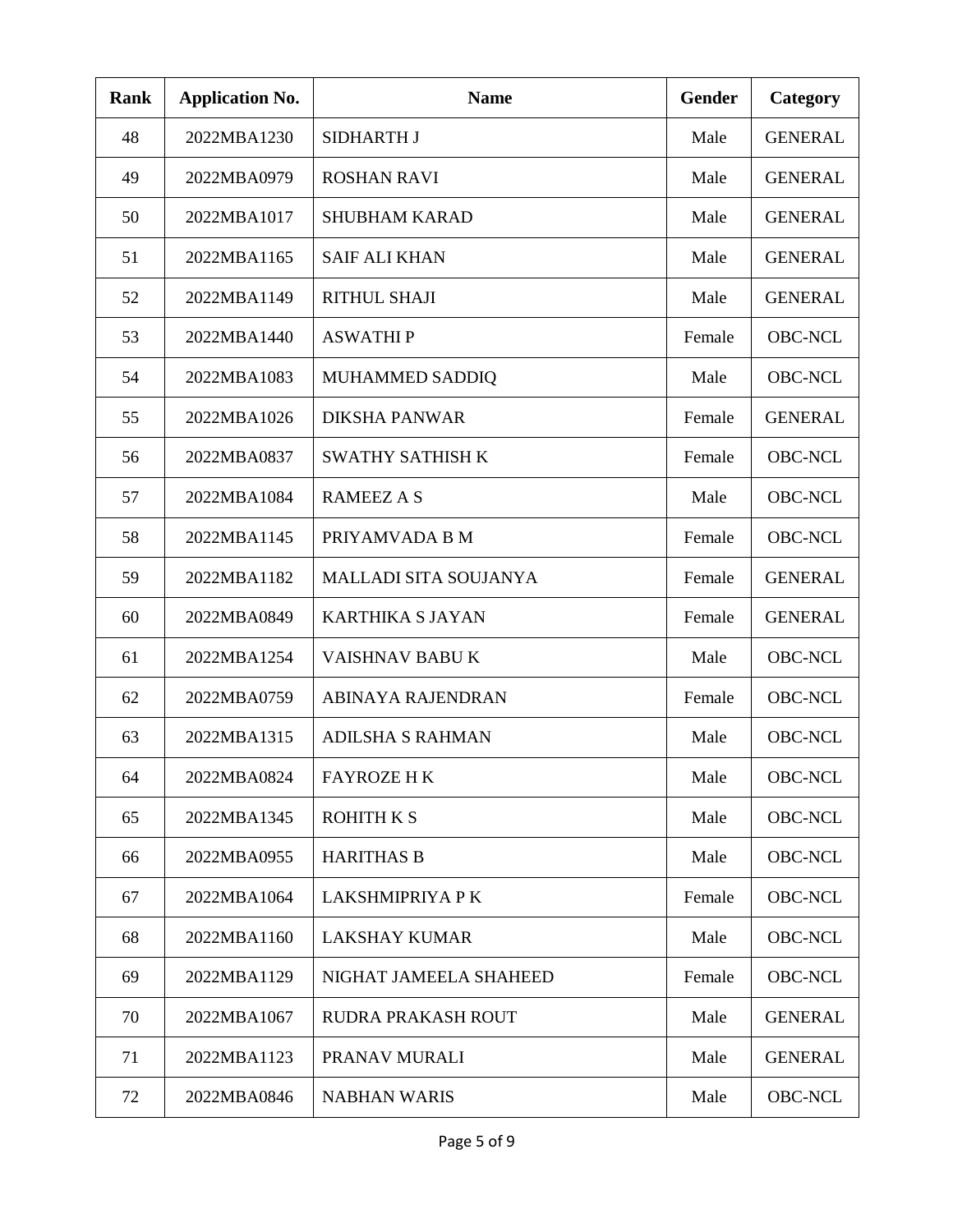| <b>Rank</b> | <b>Application No.</b> | <b>Name</b>                  | <b>Gender</b> | Category       |
|-------------|------------------------|------------------------------|---------------|----------------|
| 73          | 2022MBA1073            | <b>ARAFA NAUSHAD</b>         | Female        | <b>GENERAL</b> |
| 74          | 2022MBA1291            | <b>RAJA SHRIM</b>            | Female        | <b>OBC-NCL</b> |
| 75          | 2022MBA0863            | KAILAS MADHAV S B            | Male          | <b>OBC-NCL</b> |
| 76          | 2022MBA1396            | <b>RAUSHAN KUMAR PODDAR</b>  | Male          | <b>OBC-NCL</b> |
| 77          | 2022MBA1303            | KRISHNENDU C U               | Female        | <b>OBC-NCL</b> |
| 78          | 2022MBA0786            | P S HARIKRISHNAN             | Male          | <b>GENERAL</b> |
| 79          | 2022MBA1014            | <b>GUJJARI SRIDHARA TEJA</b> | Male          | <b>GENERAL</b> |
| 80          | 2022MBA0829            | <b>ARJUN SASEENDRAN</b>      | Male          | <b>OBC-NCL</b> |
| 81          | 2022MBA1231            | <b>ZULFA ABDULLA</b>         | Female        | <b>OBC-NCL</b> |
| 82          | 2022MBA1079            | <b>ATHUL V</b>               | Male          | <b>GENERAL</b> |
| 83          | 2022MBA0937            | <b>KARTHIK NARAYANAN P</b>   | Male          | <b>OBC-NCL</b> |
| 84          | 2022MBA1525            | <b>ARJUNAN V</b>             | Male          | <b>OBC-NCL</b> |
| 85          | 2022MBA0935            | <b>ARSHADA</b>               | Female        | <b>OBC-NCL</b> |
| 86          | 2022MBA0841            | <b>IRFAN MUHAMMED V N</b>    | Male          | <b>OBC-NCL</b> |
| 87          | 2022MBA1204            | SOWNDHARYA P                 | Female        | <b>OBC-NCL</b> |
| 88          | 2022MBA0845            | <b>AJAY P</b>                | Male          | <b>OBC-NCL</b> |
| 89          | 2022MBA1211            | ANAGHA MOHANAN               | female        | <b>OBC-NCL</b> |
| 90          | 2022MBA1115            | K FATHIMA RIDUWA             | Female        | <b>OBC-NCL</b> |
| 91          | 2022MBA0874            | <b>AZLAHA JALEEL</b>         | Female        | <b>OBC-NCL</b> |
| 92          | 2022MBA1111            | PRADEEP K R                  | Male          | <b>OBC-NCL</b> |
| 93          | 2022MBA0819            | A PYNTHAMIZH VASANTHAN       | Male          | <b>OBC-NCL</b> |
| 94          | 2022MBA0842            | <b>AJAYTJ</b>                | Male          | <b>GENERAL</b> |
| 95          | 2022MBA1146            | SHREYASH NANDKUMAR MORE      | Male          | <b>OBC-NCL</b> |
| 96          | 2022MBA1346            | <b>NAIR ARCHANA</b>          | Female        | <b>GENERAL</b> |
| 97          | 2022MBA0854            | <b>NASRIN KP</b>             | Female        | <b>OBC-NCL</b> |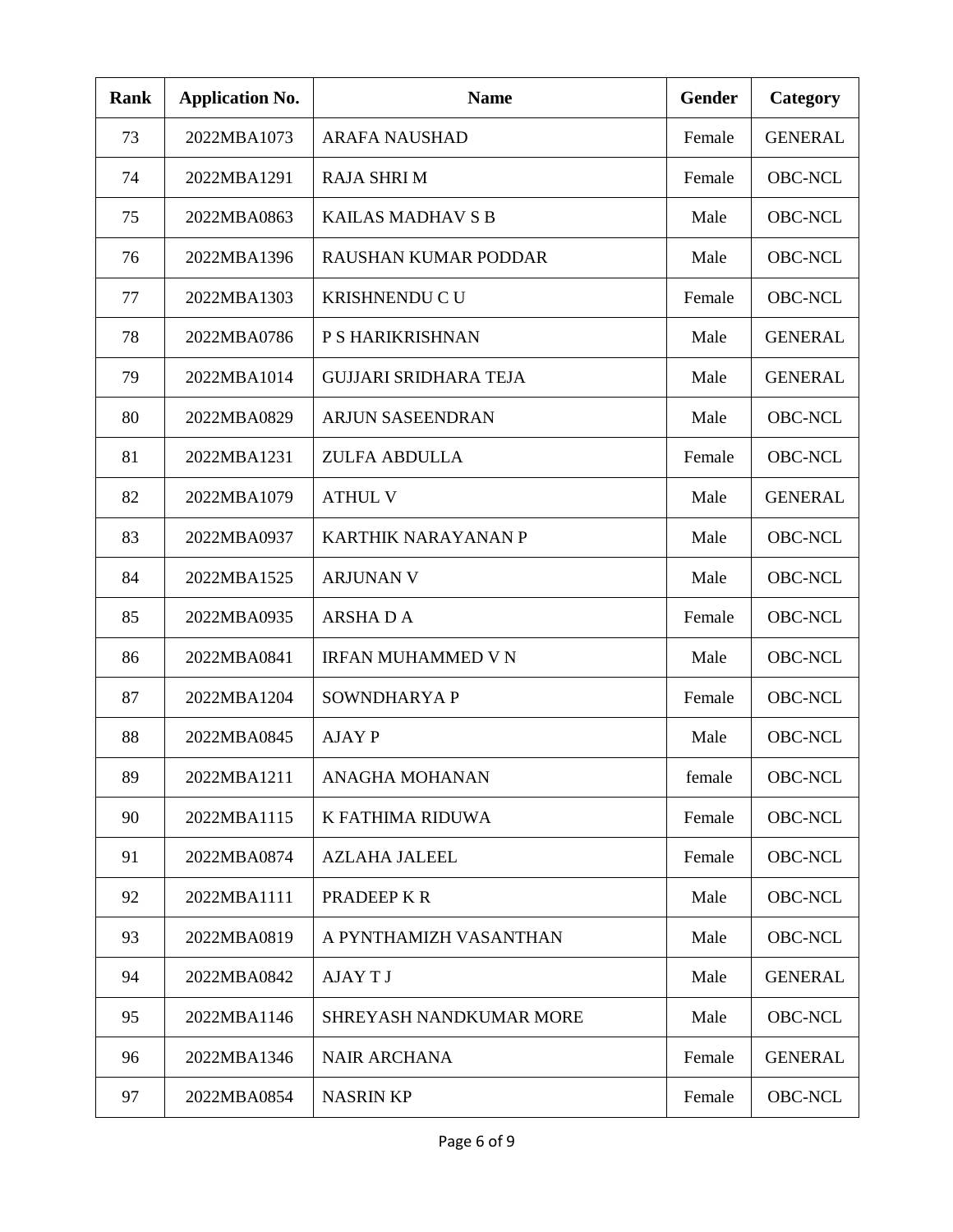| <b>Rank</b> | <b>Application No.</b> | <b>Name</b>                | Gender | Category       |
|-------------|------------------------|----------------------------|--------|----------------|
| 98          | 2022MBA1057            | <b>SAKTISUHAN KHATUA</b>   | Male   | <b>OBC-NCL</b> |
| 99          | 2022MBA0950            | <b>SATYAKI GHOSH</b>       | Male   | <b>GENERAL</b> |
| 100         | 2022MBA0838            | VIKRAMADITYA CHAKRABORTY   | Male   | <b>GENERAL</b> |
| 101         | 2022MBA1106            | <b>MANSHA RANI</b>         | Female | <b>OBC-NCL</b> |
| 102         | 2022MBA0766            | <b>VIGNESH VIMBI</b>       | Male   | <b>OBC-NCL</b> |
| 103         | 2022MBA1071            | <b>SARAH ANN GEORGE</b>    | Female | <b>GENERAL</b> |
| 104         | 2022MBA0957            | <b>SAHADA K K</b>          | Female | <b>OBC-NCL</b> |
| 105         | 2022MBA1269            | PRANAY DNYANESHWAR DHANDE  | Male   | <b>OBC-NCL</b> |
| 106         | 2022MBA1075            | SOORYANJALY CR             | Female | <b>SC</b>      |
| 107         | 2022MBA0974            | ARGHADEEP CHATTOPADHYAY    | Male   | <b>GENERAL</b> |
| 108         | 2022MBA0923            | <b>FARHAN MK</b>           | Male   | <b>OBC-NCL</b> |
| 109         | 2022MBA1008            | MOHAMMED NADHEEM C P       | Male   | <b>OBC-NCL</b> |
| 110         | 2022MBA0750            | <b>MEGA RAMESH</b>         | Female | <b>SC</b>      |
| 111         | 2022MBA1156            | <b>ABDU REHMAN</b>         | Male   | <b>OBC-NCL</b> |
| 112         | 2022MBA1344            | <b>HANIYA SALEEM</b>       | Female | <b>OBC-NCL</b> |
| 113         | 2022MBA1402            | <b>FATHIMA FAIROOZ</b>     | Female | <b>OBC-NCL</b> |
| 114         | 2022MBA1184            | PRADEEP KUMAR PRAJAPATI    | Male   | <b>SC</b>      |
| 115         | 2022MBA0822            | DARJI NISHWAL NATAVARLAL   | Male   | <b>OBC-NCL</b> |
| 116         | 2022MBA1323            | DIVYALAKSHMIPM             | Female | <b>OBC-NCL</b> |
| 117         | 2022MBA1199            | YADURAJ P                  | Male   | <b>GENERAL</b> |
| 118         | 2022MBA1354            | SOURADIP SADHUKHAN         | Male   | <b>GENERAL</b> |
| 119         | 2022MBA1300            | MUSTAQUEEM DIWAN           | Male   | <b>OBC-NCL</b> |
| 120         | 2022MBA1185            | <b>ANAS MUHAMMED</b>       | Male   | <b>OBC-NCL</b> |
| 121         | 2022MBA1127            | HARSHITA SHARAN SRIVASTAVA | Female | EWS            |
| 122         | 2022MBA1509            | <b>MAYA MANOJ P C</b>      | Female | <b>OBC-NCL</b> |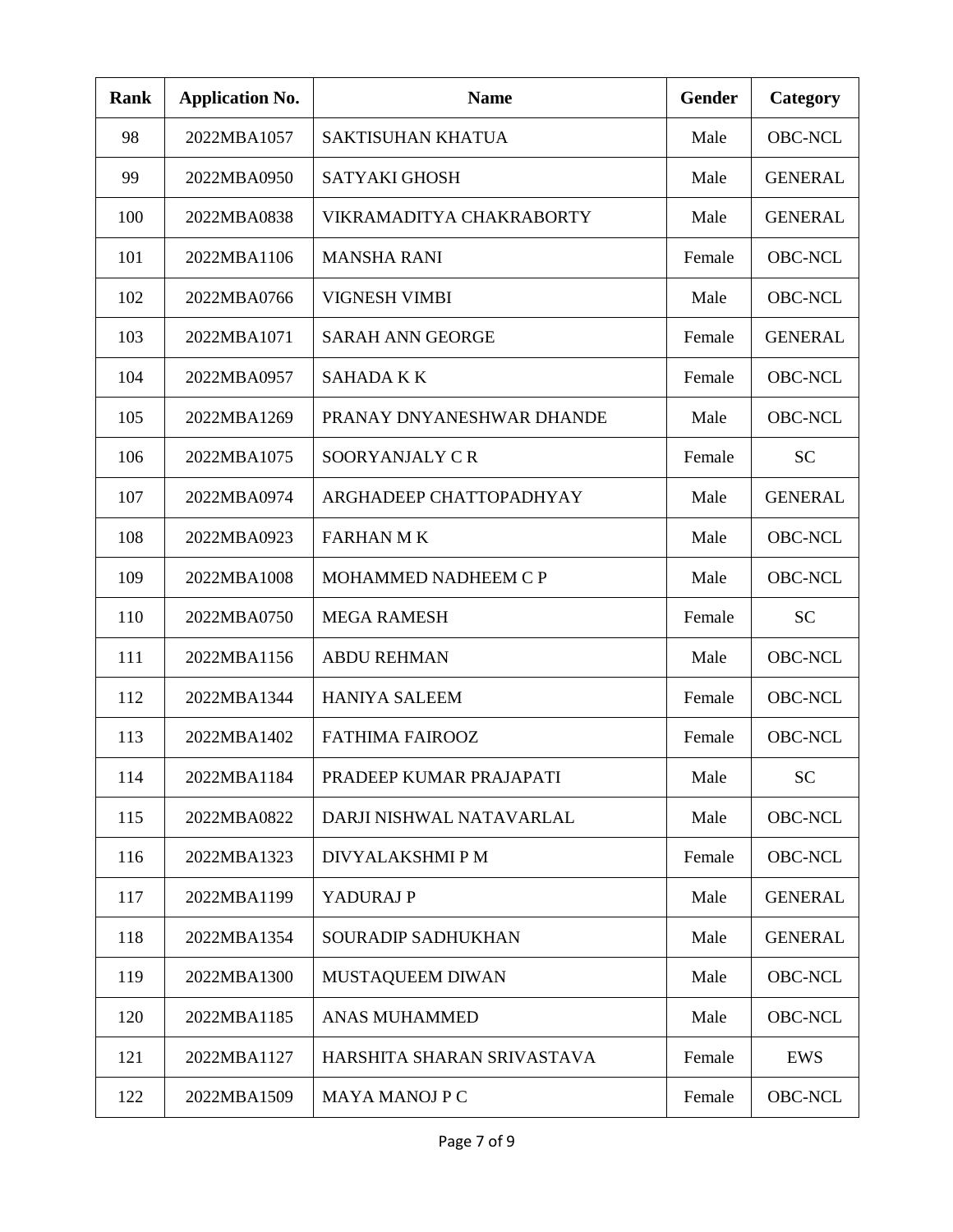| <b>Rank</b> | <b>Application No.</b> | <b>Name</b>                        | <b>Gender</b> | Category       |
|-------------|------------------------|------------------------------------|---------------|----------------|
| 123         | 2022MBA0981            | <b>CHAITANYA GAUR</b>              | Male          | <b>GENERAL</b> |
| 124         | 2022MBA1290            | <b>MOHAN LAL MEENA</b>             | Male          | <b>ST</b>      |
| 125         | 2022MBA1178            | <b>K SRUTHI</b>                    | Female        | <b>OBC-NCL</b> |
| 126         | 2022MBA1476            | <b>DISHA CHAUHAN</b>               | Female        | EWS            |
| 127         | 2022MBA0757            | <b>MATHEW VARGHESE</b>             | Male          | EWS            |
| 128         | 2022MBA1177            | <b>RAHUL KUMAR</b>                 | Male          | EWS            |
| 129         | 2022MBA1407            | <b>ANASHUA AICH</b>                | Female        | <b>GENERAL</b> |
| 130         | 2022MBA1458            | <b>JOSTON BOBAN THENGUMMOOTTIL</b> | Male          | <b>GENERAL</b> |
| 131         | 2022MBA0999            | <b>ABHINAV PADMAN</b>              | Male          | <b>GENERAL</b> |
| 132         | 2022MBA1100            | <b>SURYAKANT RAJ</b>               | Male          | <b>OBC-NCL</b> |
| 133         | 2022MBA1255            | <b>SHEHA P SHAREEF</b>             | Female        | <b>OBC-NCL</b> |
| 134         | 2022MBA1259            | MOHAMMED NIVAD                     | Male          | <b>OBC-NCL</b> |
| 135         | 2022MBA1198            | STUTI SAMARPITA KHATUA             | Female        | <b>OBC-NCL</b> |
| 136         | 2022MBA1217            | <b>BISNA CHANDRAN</b>              | Female        | <b>OBC-NCL</b> |
| 137         | 2022MBA0764            | <b>MOHAMED SHAFEEQ S</b>           | Male          | <b>OBC-NCL</b> |
| 138         | 2022MBA0925            | SANDEEP INDRADEO CHOUDHARY         | Male          | <b>SC</b>      |
| 139         | 2022MBA1351            | NIKHILA C                          | Female        | <b>ST</b>      |
| 140         | 2022MBA1229            | MUHAMMAD FADHAL N P                | Male          | <b>OBC-NCL</b> |
| 141         | 2022MBA1514            | <b>GOKUL</b>                       | Male          | <b>OBC-NCL</b> |
| 142         | 2022MBA1471            | <b>MANJUPRIYA V</b>                | Female        | <b>OBC-NCL</b> |
| 143         | 2022MBA1179            | MANAKKATTU DHANYA S MATHEWS        | Female        | <b>GENERAL</b> |
| 144         | 2022MBA1171            | <b>MABUS</b>                       | Male          | <b>OBC-NCL</b> |
| 145         | 2022MBA0794            | NEMALIKANTI TEJASWINI              | Female        | <b>SC</b>      |
| 146         | 2022MBA1121            | VARSHA SUNA                        | Female        | <b>SC</b>      |
| 147         | 2022MBA1528            | <b>SHAROOKH S</b>                  | Male          | <b>OBC-NCL</b> |